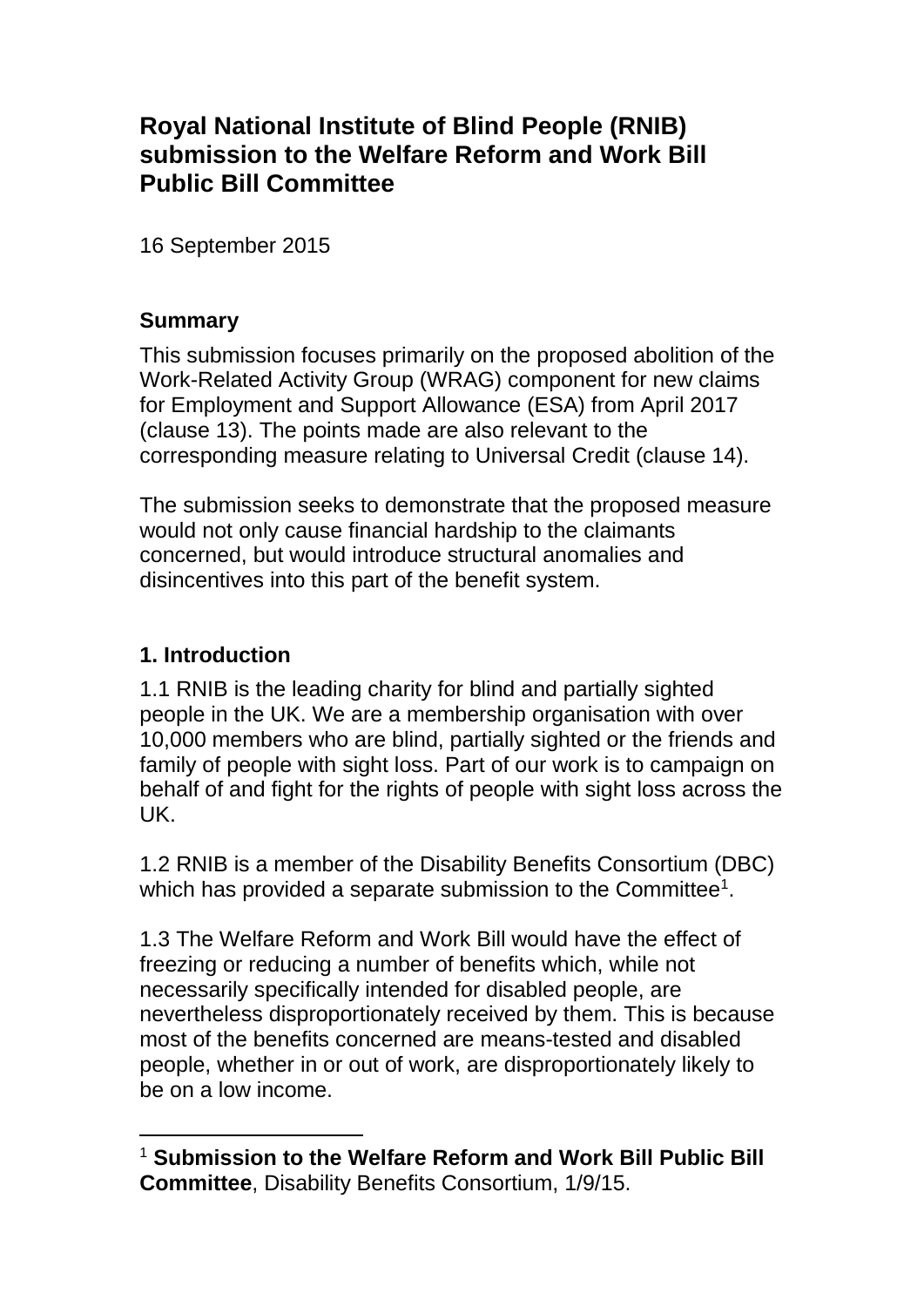1.4 The DBC submission argues in favour of various amendments relating to: employment and apprenticeship (clauses 1-2); the benefit cap (clauses 7-8); the four-year freeze of various benefits and tax credits (clauses 9-10); the "two child limit" on Child Tax Credit and Universal Credit (clauses 11-12); the abolition of the WRAG component of ESA (clause13); and Universal Credit workrelated requirements in respect of carers for disabled children (clause 15).

1.5 RNIB was party to and fully supports these recommendations. However, in this submission, we wish to focus on the penultimate issue in the above list, the proposed abolition of the ESA WRAG component for new claims from April 2017 (clause 13). The points made are also relevant to the corresponding measure relating to Universal Credit (clause 14).

## **2. Employment and Support Allowance (clause 13)**

2.1 When people are assessed as currently not being "fit for work" they are placed in either the ESA Support Group (for those with substantial disability or terminal illness) or in the WRAG.

2.2 The Welfare Reform and Work Bill seeks to legislate to reduce the amount of support new claimants receive within the ESA WRAG from (at current rates) £102.15 a week to £73.10 – the same rate as Jobseeker's Allowance (JSA). This is despite the fact that the ESA WRAG is specifically there to provide support for those who are assessed as being able to undertake work-related activity and move towards employment, but who are not yet fit for work. That is, they may be on the way, but are not there yet.

2.3 While some will be able to benefit from work related activity (and indeed are sanctioned if they do not participate) others may experience a deterioration in their condition. Many will spend some considerable time in the WRAG and the extra payment, compared with JSA, is designed to reflect this. 60 per cent of those on JSA move off the benefit within six months - almost 60 per cent of those in the ESA WRAG are there for at least two years. This reflects their disability and the associated obstacles to employment, employers' attitudes among them, not (at £102.15 a week) a comfortable income on benefit.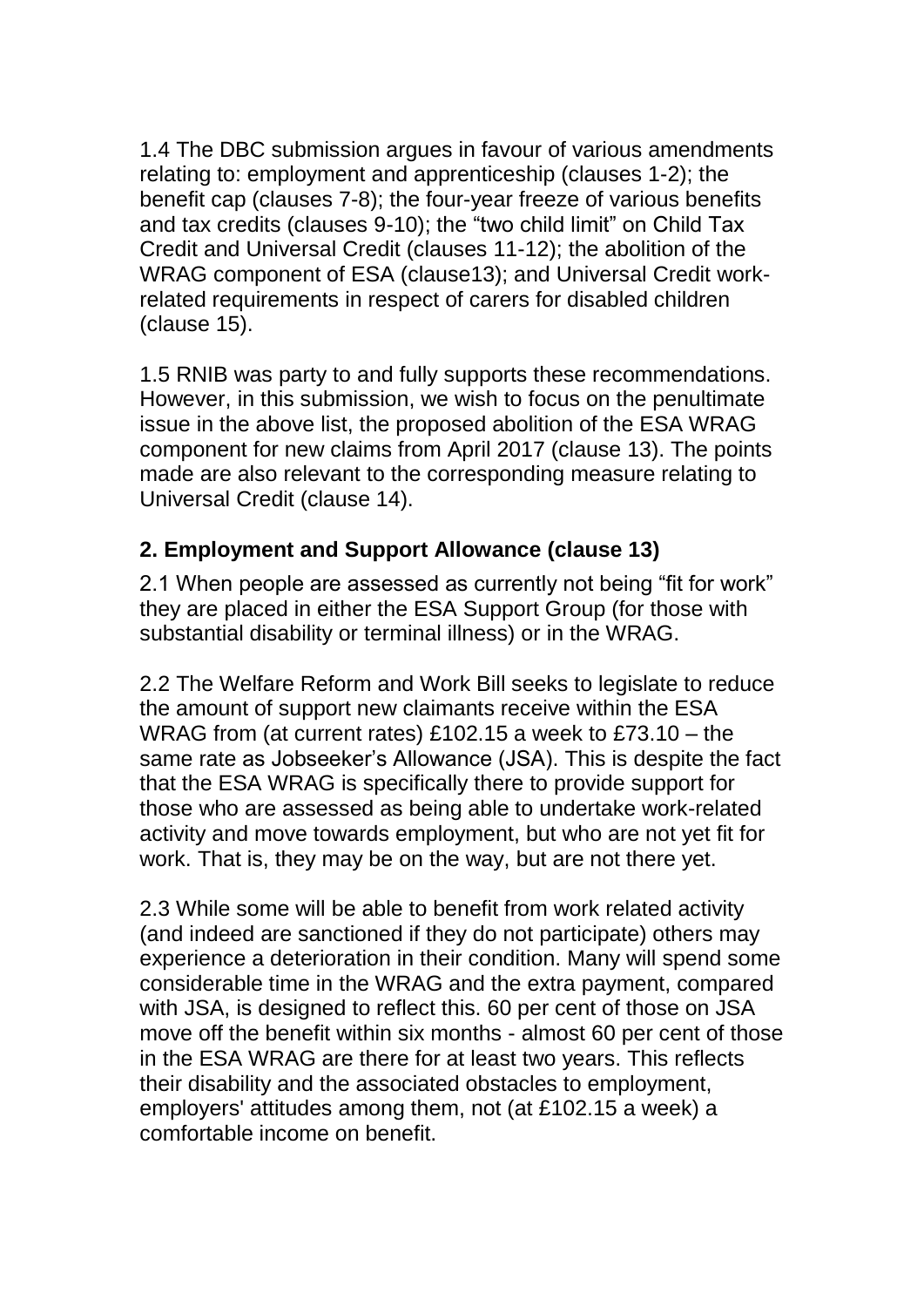2.4 Those who do manage to find a job and then lose it again after 12 weeks would only be able to re-claim ESA at the reduced rate – not much of a work incentive. The corresponding "linking rule" in Universal Credit would be 6 months, which is better, but still only slightly eases a real work disincentive.

2.5 This measure is counter-productive in terms of work incentives for other reasons also. Cutting the ESA WRAG rate to the bare minimum, causing hardship, debt and stress, is unlikely to help disabled people seek work effectively, being more likely to disrupt their work capability preparations. Worrying about paying bills and just surviving will make it harder, not easier, to be ready to look for a job.

2.6 Moreover, the financial differential between the WRAG and Support Group would become hugely problematic. At current benefit rates, it is £7.15 per week. Under the proposed regime, it would be £36.20.

2.7 Among the effects of this:

- those in the Support Group who might be interested, in spite of their ill-health or disability, to try their hand at some workrelated activity, would now face a huge disincentive;

- those in the WRAG with the most serious health problems or disabilities would have a strong incentive to seek to move into the Support Group;

- those wrongly placed in the WRAG, who should be in the Support Group, would be even more severely disadvantaged than now by poor decision-making;

- the anomaly whereby visually impaired people who are Braille readers can be excluded from the Support Group would be even more unfair in its effect (visually impaired people who would otherwise be in the Support Group can be placed in the WRAG if they can read Braille, even if they have no realistic prospect of moving into work).

2.8 All of this would work against the Government's professed aim to halve the disability employment gap (the much lower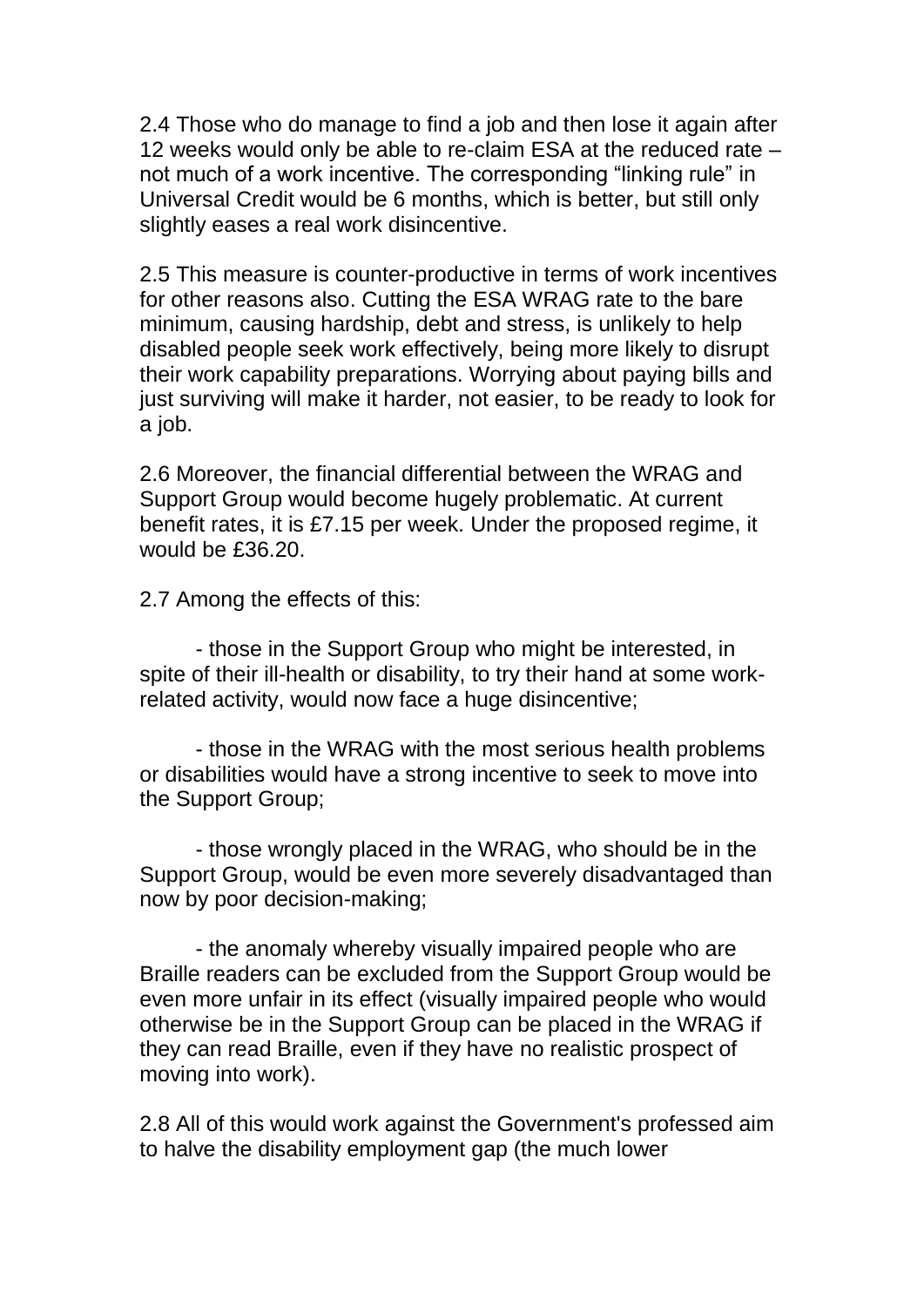employment rate of disabled people compared to their nondisabled counterparts).

2.9 Speaking of which, Ministers have argued that JSA claimants receive significantly greater support than ESA claimants in finding work – much more should be provided to people in the ESA WRAG. This is true, but confuses the issues. People getting JSA should receive high-quality support to find work. People getting ESA who are in the WRAG should receive high-quality support to prepare for the point at which they are able to look for work. The two should not be conflated. Improved support in preparing for work has been promised by Ministers and is very welcome. This, not counter-productive benefit cuts, has to be the answer.

2.10 It will not do to argue, as some have, that Personal Independence Payment (PIP) can substitute for the reduced WRAG payment. The additional sum (just under £30 per week) paid to an ESA claimant in the WRAG, compared with the JSA rate, is designed to reflect the additional costs of being on a very low income for a longer period than would normally be the case for a non-disabled person. In other words, clothes and essential consumer goods wear out and need replacing, while a very low income means that building up savings is not practicable. PIP, on the other hand – for those who qualify – is designed to recognise the additional costs of disability, such as transport, paying someone to do the shopping, or abnormal wear and tear on clothing. It is important not to confuse the two purposes.

2.11 Of course, some claimants may in practice use their ESA WRAG component partly to meet the extra costs of disability and some may spend their Disability Living Allowance or PIP on expenses arising from a lengthy period on a low income, but the purposes of the two payments complement each other and many disabled people will need both to get by.

#### **3. Conclusion**

3.1 It is difficult to escape the conclusion that a saving has been identified here without the considerable implications, in terms not only of hardship but also of structural anomalies and disincentives, having been thought through.